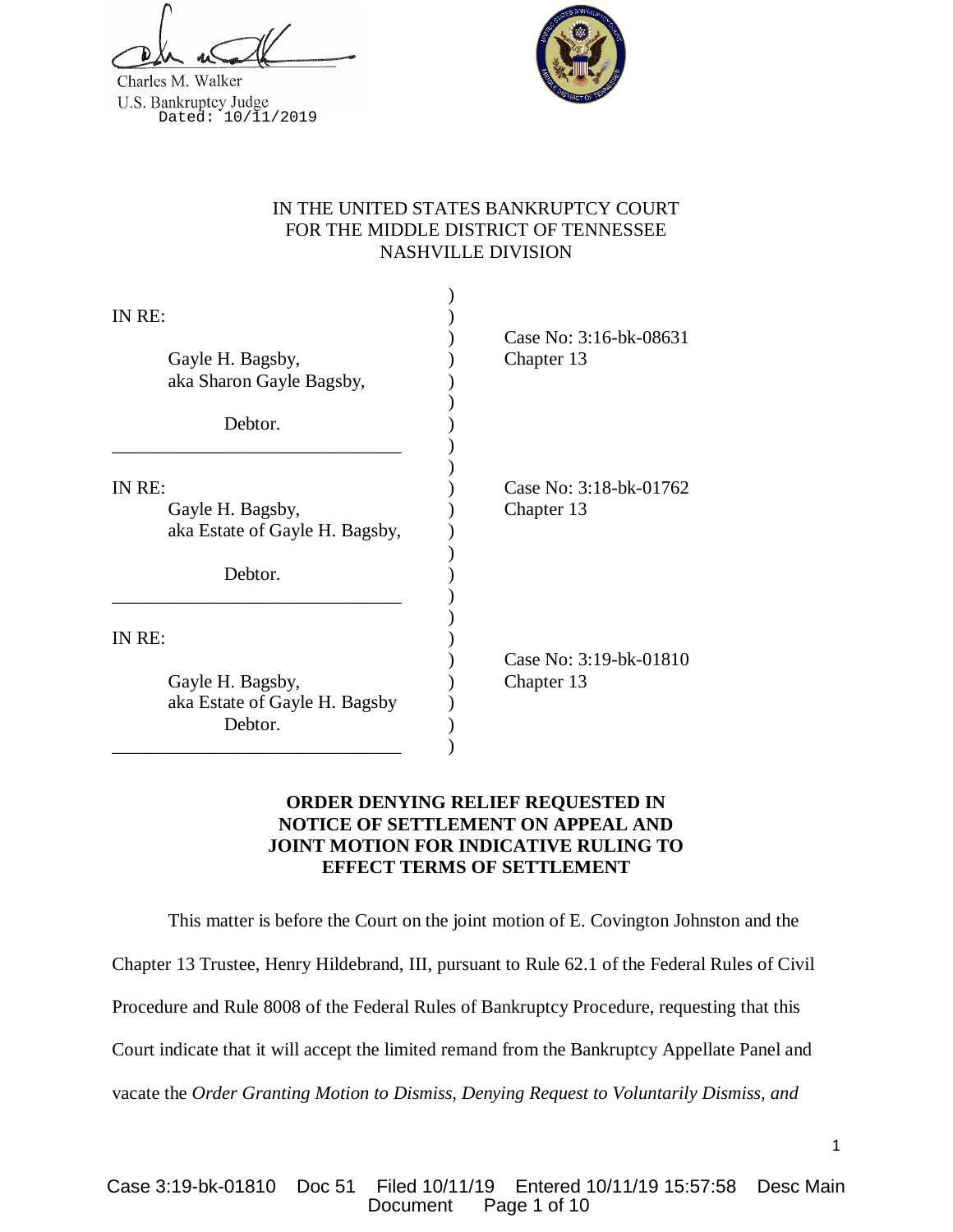*Granting Motion to Impose Sanctions* ("Order") entered in these three cases on July 2, 2019. FED. R. CIV. P. 62.1, FED. R. BANKR. P. 8008, ECF 29.<sup>1</sup>

#### Federal Rule of Civil Procedure 62.1

Federal Rule of Civil Procedure  $62.1<sup>2</sup>$  provides a mechanism by which parties can seek relief in a lower court while an appeal is pending. Here, the appeal involves sanctions brought *sua sponte* against a debtor's attorney, Mr. E. Covington Johnston, for his actions in filing two cases on behalf of a decedent as a Chapter 13 debtor. FED. R. CIV. P. 62.1. The motion before the Court seeks an indicative ruling and asks for this Court to consider a settlement, approval of which would involve vacating a previous Order of this Court.

When faced with a motion for an indicative ruling for relief that is barred by a pending appeal, the court has three options: (1) defer considering the motion; (2) deny the motion; or (3) state that the court would grant the motion if the court where the appeal is pending remands for that purpose, or state that the motion raises a substantial issue. *See* FED. R. BANKR. P.  $8008(a)(1)–(3)$ .

Here, the Rule 62.1 motion seeks to have this Court vacate its previous Order imposing sanctions and containing findings against Mr. Johnston. The motion states that the Chapter 13 Trustee and Mr. Johnston have settled the matter through mediation pursuant to Sixth Circuit Rule 33. 28 U.S.C.A., CTA6 Rule 33. No further information regarding the terms of the settlement is provided, and more importantly, no indication or citation as to the basis for the relief requested.

 $\overline{a}$ 

<sup>&</sup>lt;sup>1</sup> All references to the docket by ECF designation refer to case 3:19-bk-01810.

<sup>&</sup>lt;sup>2</sup> Made applicable here via Federal Rule of Bankruptcy Procedure 8008. All references to "Rule" refer to the Federal Rules of Civil Procedure unless otherwise noted.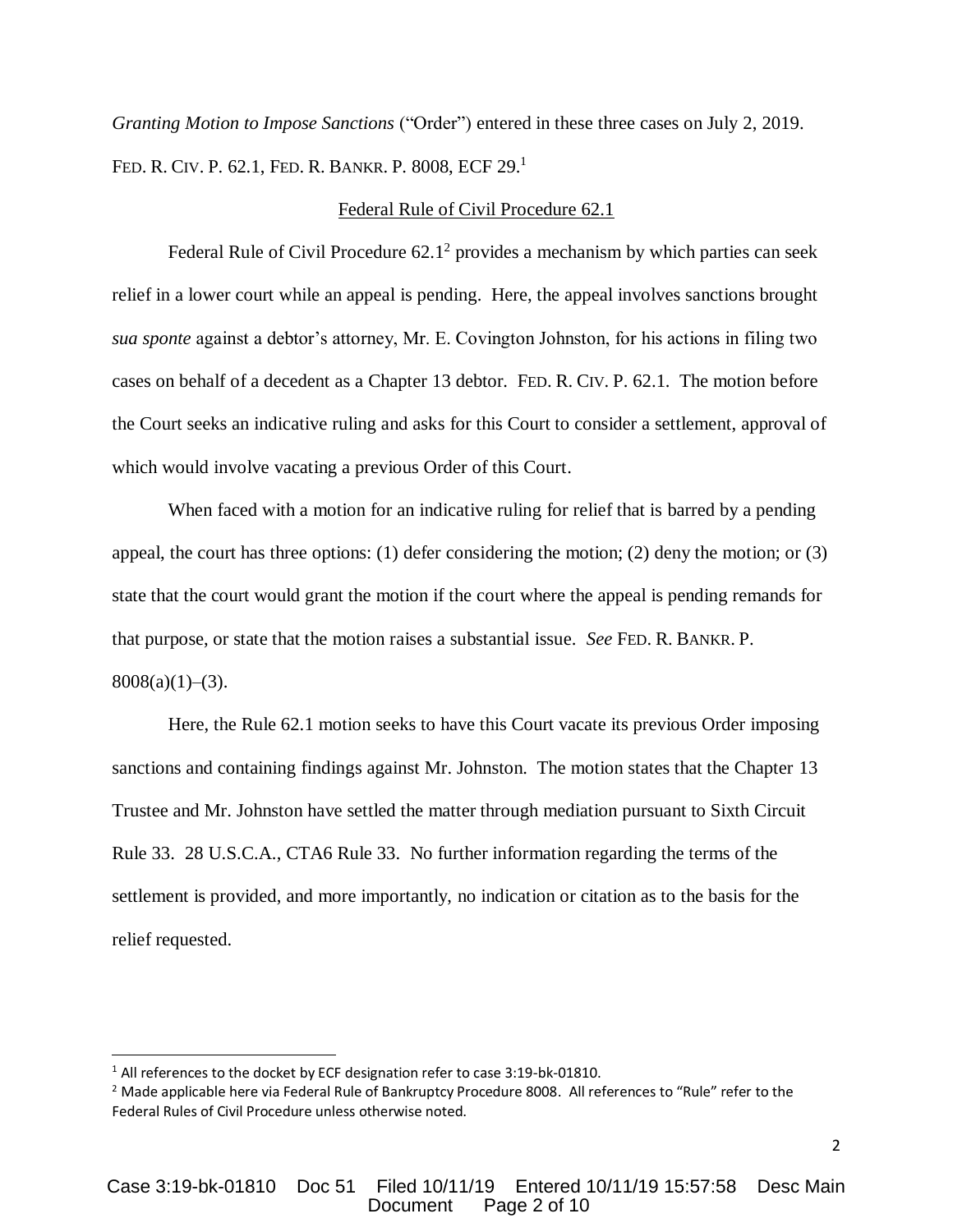Rule 62.1 does not provide for relief itself; rather, it provides the Court with authority to entertain a motion for relief. *See Estate of Hickman v. Moore*, Nos. 3:09-CV-69, 3:09-CV-102, 2011 WL 4860040, at \*2 (E.D. Tenn. Oct. 13, 2011), *aff'd,* 502 F. App'x 459 (6th Cir. Oct. 15, 2012). In other words, Rule 62.1 operates to open the doors of this, the lower Court, to consider a motion that affects an appeal. It does not provide for any further relief. Once the doors are open, this Court is authorized to consider a request for relief under applicable law and rules. This motion offered no rule, statute, or fact that would provide a foundation for relief outside the settlement brokered between the movants.

Counsel for Mr. Johnston presented the terms of the settlement obtained through mediation as follows: Mr. Johnston would fulfill all requirements of the sanctions imposed upon him by this Court and in exchange, the Order – containing findings against Mr. Johnston that provide the basis for the sanctions – would be vacated. This proposition presents several problems, none of which are resolved in favor of the movants.

#### Jurisdiction and Standing

Jurisdiction is proper before this court pursuant to 28 U.S.C. § 1334. This matter follows a proceeding pursuant to 28 U.S.C. § 157(b), and venue is proper under 28 U.S.C. §§ 1408 and 1409.

Prior to considering the merits of a request for relief, the Court determines jurisdiction and standing, respectively. *See Steel Co. v. Citizens for a Better Environment*, 523 U.S. 83, 95 118 S. Ct. 1003, 1013, 140 L. Ed. 2d 210 (1998). As noted, jurisdiction is not at issue here. Standing, on the other hand, is of paramount consideration.

The facts of this case are unique in comparison to those which usually comprise appellate mediation, in that typically settled cases have two parties. In such cases of discipline via

3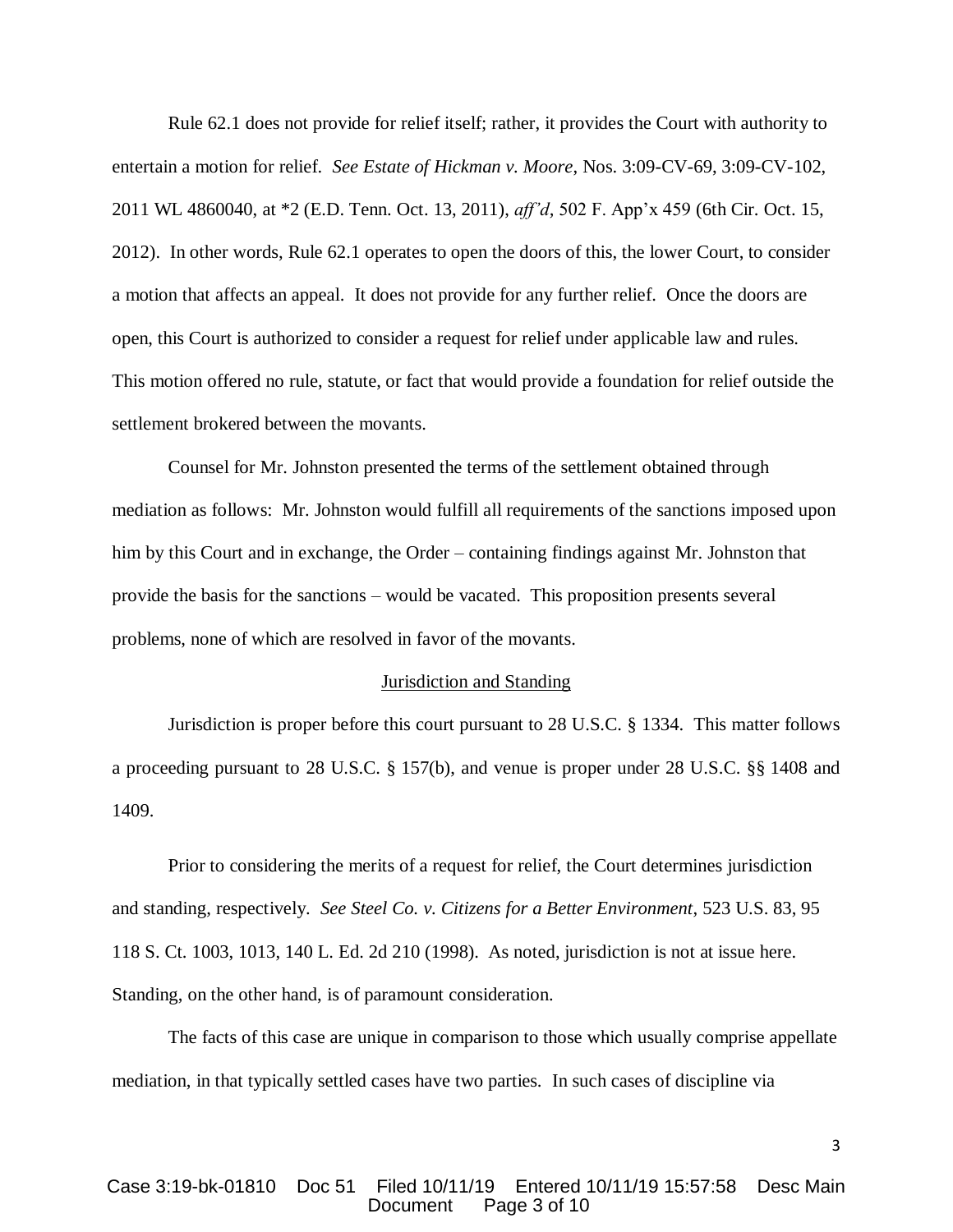Rule 11, the appellant is generally the sanctioned party and the appellee is the party that moved for sanctions.<sup>3</sup> *See* FED. R. CIV. P. 11. Here, as with most sanctions issued *sua sponte*, attorney appeals do not have appellees. *See* Carla R. Pasquale, *Scolded: Can an Attorney Appeal a District Court's Order Finding Professional Misconduct?* 77 FORDHAM L. REV. 219, 238 (2008). This begs the question: who are the parties for purposes of settlement on appeal? Specifically, here: what standing does the Chapter 13 Trustee have to negotiate a settlement regarding an appeal of sanctions imposed on a *sua sponte* basis in an attorney disciplinary matter?

### The Chapter 13 Trustee's Standing

 $\overline{a}$ 

The Trustee's standing as an appellee in the appeal pending before the Sixth Circuit Bankruptcy Appellate Panel is not an issue for this Court. The Trustee's standing to bring the Rule 62.1 motion based on a settlement involving an order of this Court is, however, and must be addressed when considering this motion. The Court must decide if the basis asserted for the relief requested is brought by the party entitled to that relief. *See Warth v. Seldin*, 422 U.S. 490, 498, 95 S. Ct. 2197, 2205, 45 L. Ed. 343 (1975). The Trustee's standing is derived from his actions in this Court that relate to the matters on appeal, and the requisite connection between his actions and the issues on appeal does not exist; therefore, he is not a party with standing to settle the relevant matters and not a proper party to seek the relief requested in this motion.

First, the Trustee did not seek sanctions against Mr. Johnston at any time or in any case before this Court. Had the Trustee moved for sanctions against Mr. Johnston, or even sought

 $3$  Case trustees (almost always Chapter 7) typically participate on appeal when they file the motion against the debtor for sanctions or are an adverse party in some other capacity. *See Quesada v. Banco Bilbao Vizcaya-P.R. (In re Elac Food Corp.)*, 226 B.R. 320 (D.P.R. 1998) (creditor's complaint contained claim against trustee in his official capacity); *see also Misty Mountain, L.C. v. United States Trustee (In re Misty Mountain, L.C.)*, 270 B.R. 53 (W.D. Va. 2001) (Chapter 7 trustee was an appellee—on behalf of the creditors—because he objected to the motion for voluntary dismissal).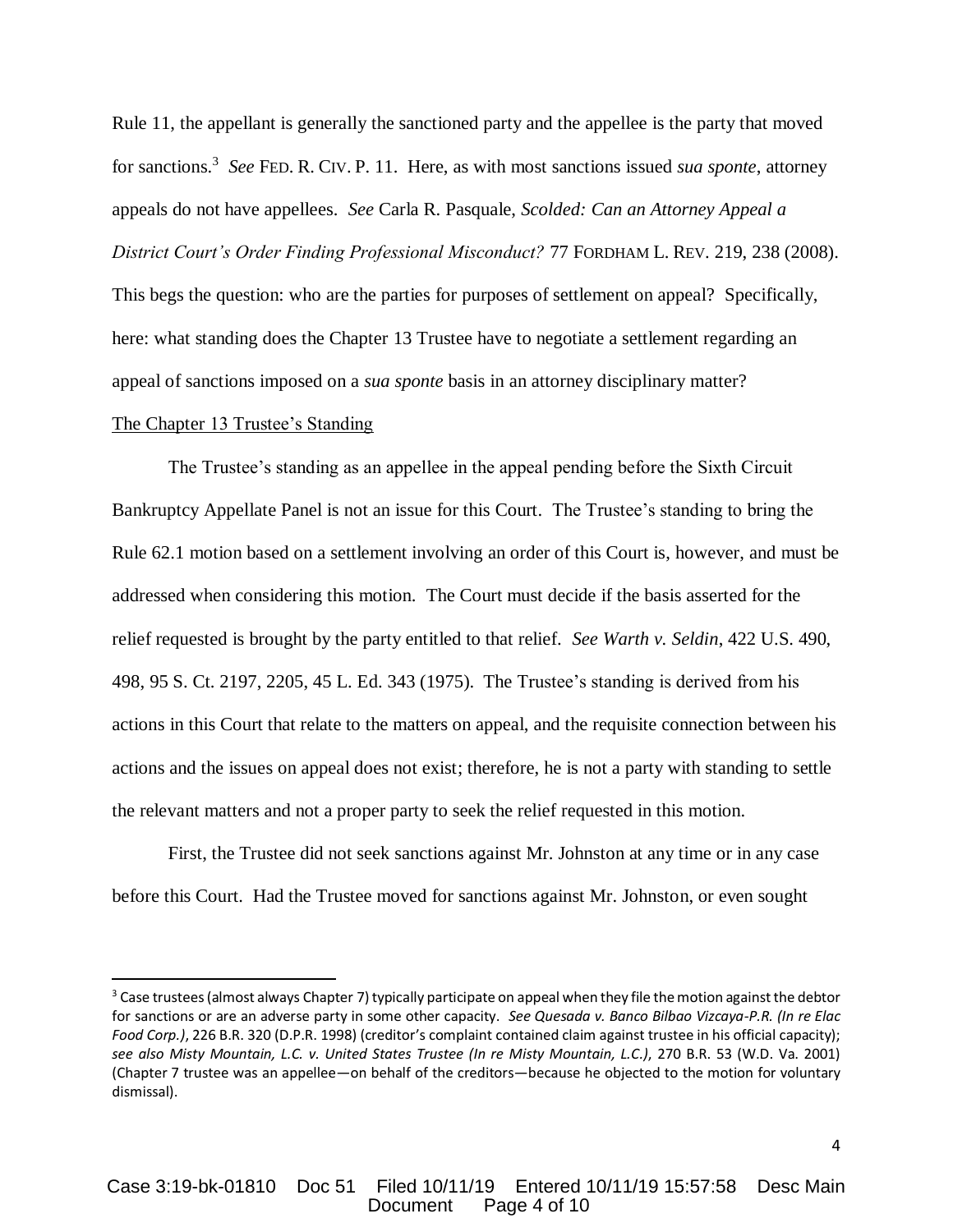joinder in the Rule to Show Cause, he may have been the correct party to negotiate a settlement, but his failure to do so precludes him from participating as an aggrieved party or one that stands adversely to Mr. Johnston. *See Kaplan v. DaimlerChrysler*, 331 F.3d 1251, 1254 (11th Cir. 2003). Although that court did not need to reach the issue of standing, it found that "Rule 11 [sanctions brought *sua sponte*] does not provide for anyone to advocate for the sanctions-issuing judge on appeal." While attorney sanctions may be settled on appeal when there is an adversary that moved for such sanctions, there is no opposing party to act as an appellee when the sanctions have been issued *sua sponte*. *See Williams v. United States (In re Williams)*, 156 F.3d 86 (1st Cir. 1998).

Moreover, prior to the settlement, Mr. Johnston did not treat any party as an appellee and the Trustee did not act as appellee. Appellate Rule 6 requires that the appellant serve the appellee with "issues presented on appeal and designation of the record to be certified." FED. R. APP. P.  $6(b)(B)(i)$ . There is no evidence that Mr. Johnston served any party in fulfillment of this requirement. Generally, a "party in interest"<sup>4</sup> will be afforded appellate standing; however, Rule 2002(a)(3) delimits standing to a "person aggrieved" on appeal of a bankruptcy proceeding. *See In re El San Juan Hotel*, 809 F.2d 151, 154 (1st Cir. 1987) citing Collier ¶ 8001.05, at 8001–11; *see also Nguyen v. Golden* (*In re Pham*), BAP No. CC-17-1000-LSTa, 2017 WL 5148452 (B.A.P. 9th Cir. Nov. 6, 2017) (holding that Nguyen had standing to appeal the bankruptcy court's order as the sanctioned party and the case trustee's participation in the appeal was appropriate as the moving party). Status as a "person aggrieved" requires that the party be directly and adversely

 $\overline{a}$ 

<sup>&</sup>lt;sup>4</sup> "Party in interest" is defined as "party who has standing to be heard by the court in a matter to be decided in the bankruptcy case. The debtor, the U.S. trustee or bankruptcy administrator, the case trustee and creditors are parties in interest for most matters." *See* Bankruptcy Basics Glossary, *Party in Interest*, U.S. CTS.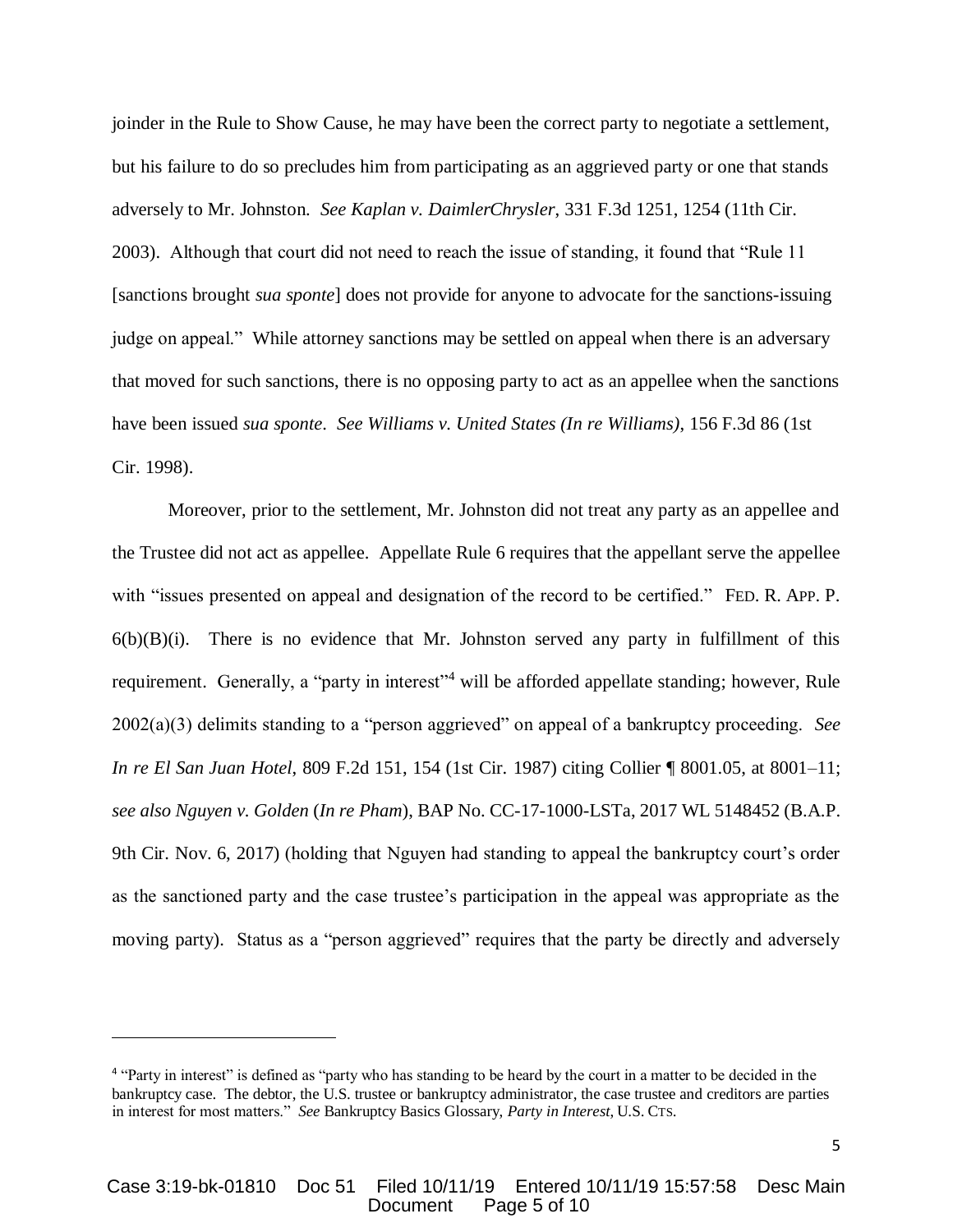affected pecuniarily by an order of the bankruptcy court. *See Fondiller v. Robertson (In re Fondiller)*, 707 F.2d 441, 442 (9th Cir. 1983).

The Trustee had no interest in Mr. Johnston's sanctions until this motion, let alone a direct and adverse pecuniary effect. Status as a "person aggrieved" requires that the party be directly and adversely affected in a pecuniary manner by an order of the bankruptcy court. *See Fondiller,* 707 F.2d at 442. He did not file anything seeking or joining a request for sanctions against Mr. Johnston. He did not file any designation to the record on appeal. He did not act as an appellee or an adverse party until mediation. The Trustee does not get a second bite at the apple. He missed the opportunity to move for sanctions against Mr. Johnston in the first place and is not in a position now to negotiate a settlement impacting the imposed sanctions.

Although the appeal is of an Order that, among other things, grants the Trustee's motion to dismiss in the fifth case, nothing in the Order regarding the issues on appeal and the sanctioning of Mr. Johnston is related to the Trustee's actions in the fifth case. Mr. Johnston was sanctioned for his behavior in the first two cases. The Trustee neither sought nor brought any action against Mr. Johnston in those cases, and cannot now assert standing after the Court, *sua sponte*, ordered sanctions to address Mr. Johnston's conduct. The time has long since passed for the Trustee's involvement as far as Mr. Johnston's sanctionable behavior in the first two cases.

The Trustee is not an aggrieved party, does not stand adversely to Mr. Johnston in these proceedings, and does not have standing to broker a settlement of sanctions imposed *sua sponte*.

Secondly, the Trustee is not an aggrieved party such that he derives standing from the appellant's issues on appeal. On appeal, Mr. Johnston brings two primary issues regarding his sanctions, (1) notice and (2) severity.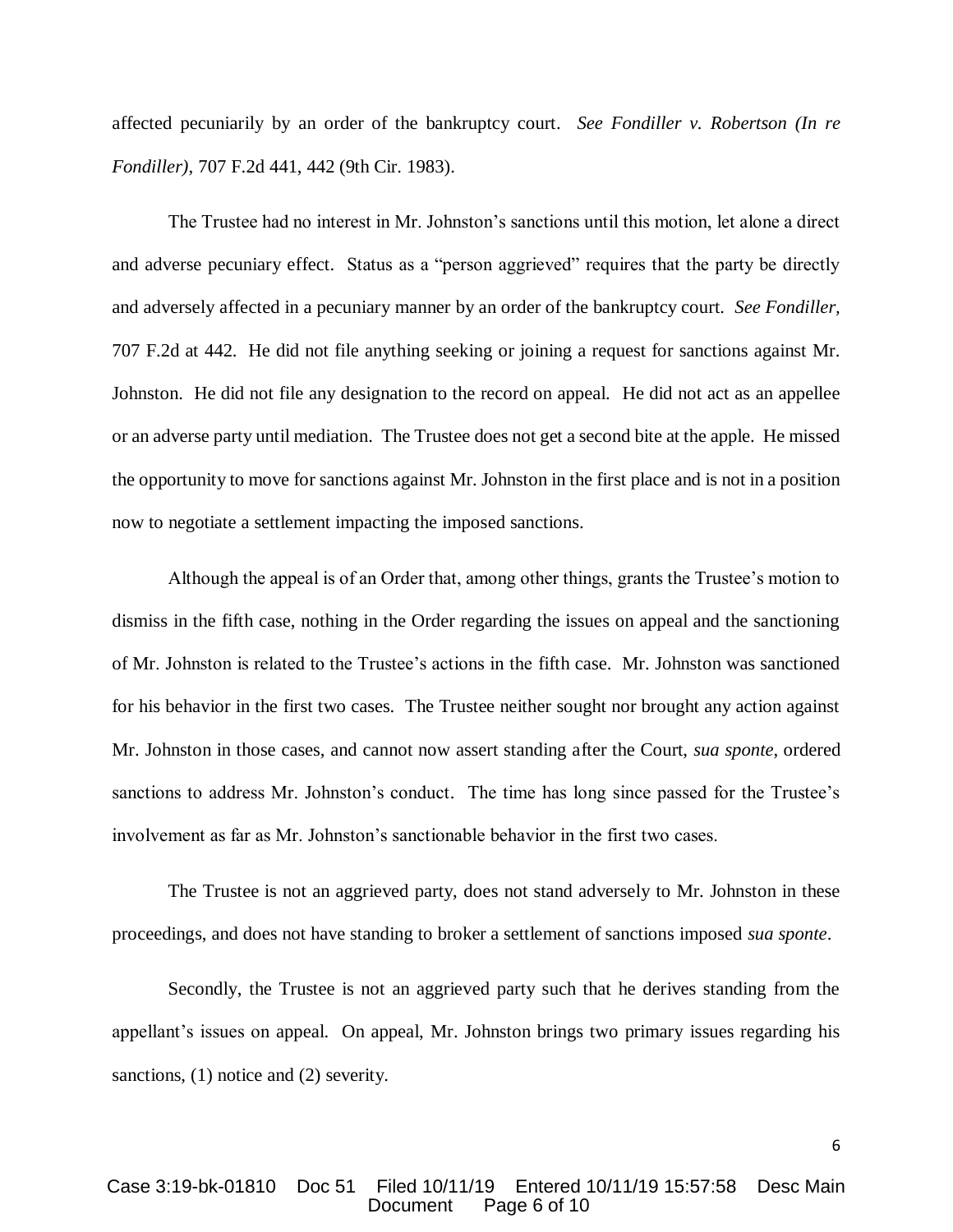*Notice.* Mr. Johnston contends that this Court did not provide notice in reopening the first two bankruptcy cases and this failure denies him due process and sanctions are improper in those cases. This issue does not mention or involve the Trustee at any point.

The Supreme Court has routinely held that federal courts retain jurisdiction over sanctions despite the closure of prior litigation, in distinguishing that:

[I]t is well established that a federal court may consider collateral issues after an action is no longer pending . . . . [L]ike the imposition of costs, attorney's fees, and contempt sanctions, the imposition of a Rule 11 sanction is not a judgment on the merits of an action. Rather it requires the determination of a collateral issue: whether the attorney has abused the judicial process, and, if so, what sanction would be appropriate. Such a determination may be made after the principal suit has been terminated.

*Cooter & Gell v. Hartmarx Corp.*, 496 U.S. 384, 395-96, 110 S. Ct. 2447, 2455-56, 110 L. Ed. 2d

359 (1990). This Circuit has provided significant guidance on notice requirements, *see Scherer v.* 

*JP Morgan Chase & Co.*, 508 F. App'x 429 (6th Cir. Dec. 11, 2012), and the notification that Mr.

Johnston would be facing the Court to attest to his behavior in the two closed cases was sufficient and provides fully for his due process rights. The cases were identified in the order setting the hearing. ECF 21. The reopening took place prior to the evidentiary hearing,<sup>5</sup> and Mr. Johnston raised no issue at the time of the hearing. His proffer of evidence contained exhibits comprised of documents he retained in his representation of the decedent debtor in those cases. The Trustee had no hand in the reopening of those cases. In fact, the Trustee stated on the record in this hearing that he had no interest and no necessity to reopen the cases because he was satisfied with their dismissal and closing at the time it occurred.

Mr. Johnston also cites a lack of notice regarding the *sua sponte* Rule to Show Cause. The notice requirement of a court's intent to exercise inherent power is determined by the ability of the

 $\overline{\phantom{a}}$ 

<sup>&</sup>lt;sup>5</sup> The reopening of the cases was an administrative action to permit the transfer of the case from Judge Harrison to Judge Walker for purposes of the hearing.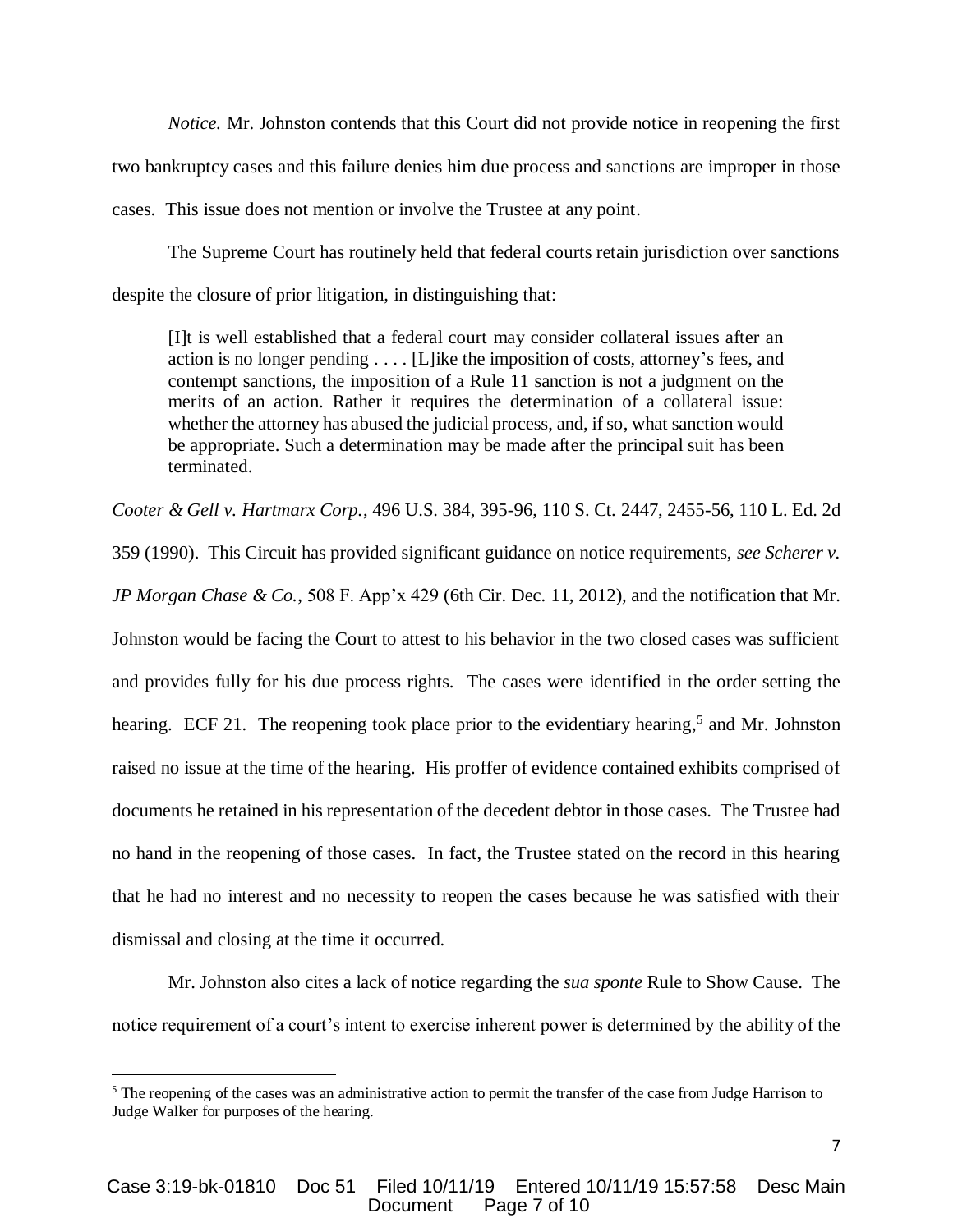sanctioned party to ascertain in advance exactly what conduct is alleged to be sanctionable, and that they have been accused of acting in bad faith." *Miller v. Cardinale (In re Deville)*, 361 F.3d 539 (9th Cir. 2004); *Jones v. Illinois Cent. R.R. Co.*, 617 F.3d 843, 856 (6th Cir. 2010) (stating that the court must order counsel to show cause as to why conduct described in the order has not engaged in any violations, ethical or otherwise). The Ninth Circuit affirmed its BAP holding that "the appellants had adequate notice that the court's inherent authority was implicated because the orders to show cause described in detail the sanctionable conduct and addressed lack of good faith and appellants' manipulation of the bankruptcy system to frustrate a state court trial." *In re Nguyen*, 2017 WL 5148452, at \*5. Here, the sufficiency of the notice of the reopening of the old cases and *sua sponte* Rule to Show Cause do not stem from the Trustee or his actions. Nor is the Trustee impacted by an appeal of the ruling based on due process considerations.

*Severity of Sanctions.* Mr. Johnston also appeals the imposition of sanctions by this Court as to severity. Adjudicators have typically followed the principle that a sanction's severity must correspond to the gravity of the attorney's wrongdoing and used "how negatively the attorney's professional misconduct affected the integrity of the judicial system" as a surrogate measure. Judith A. McMorrow, Jackie A. Gardina & Salvatore Ricciardone, *Judicial Attitudes Toward Confronting Attorney Misconduct: A View from the Reported Decisions*, 32 HOFSTRA L. REV. 1425, 1440 (2004).

The Sixth Circuit has time and again held that judges are granted significant discretion in the issuance of sanctions. *See, e.g*., *Gettys v. Law Firm of O'Hara, Ruberg, Osborne & Taylor (In re Jackson)*, 875 F.2d 1224, 1229 (6th Cir. 1989) (stating that the bankruptcy court has wide discretion in selecting the appropriate sanction(s)); *see also* Steve Delchin, *Sixth Circuit Not Hesitating to Sanction Attorneys for Wrongful Conduct*, SIXTH CIR. APP. BLOG (July 1, 2013),

8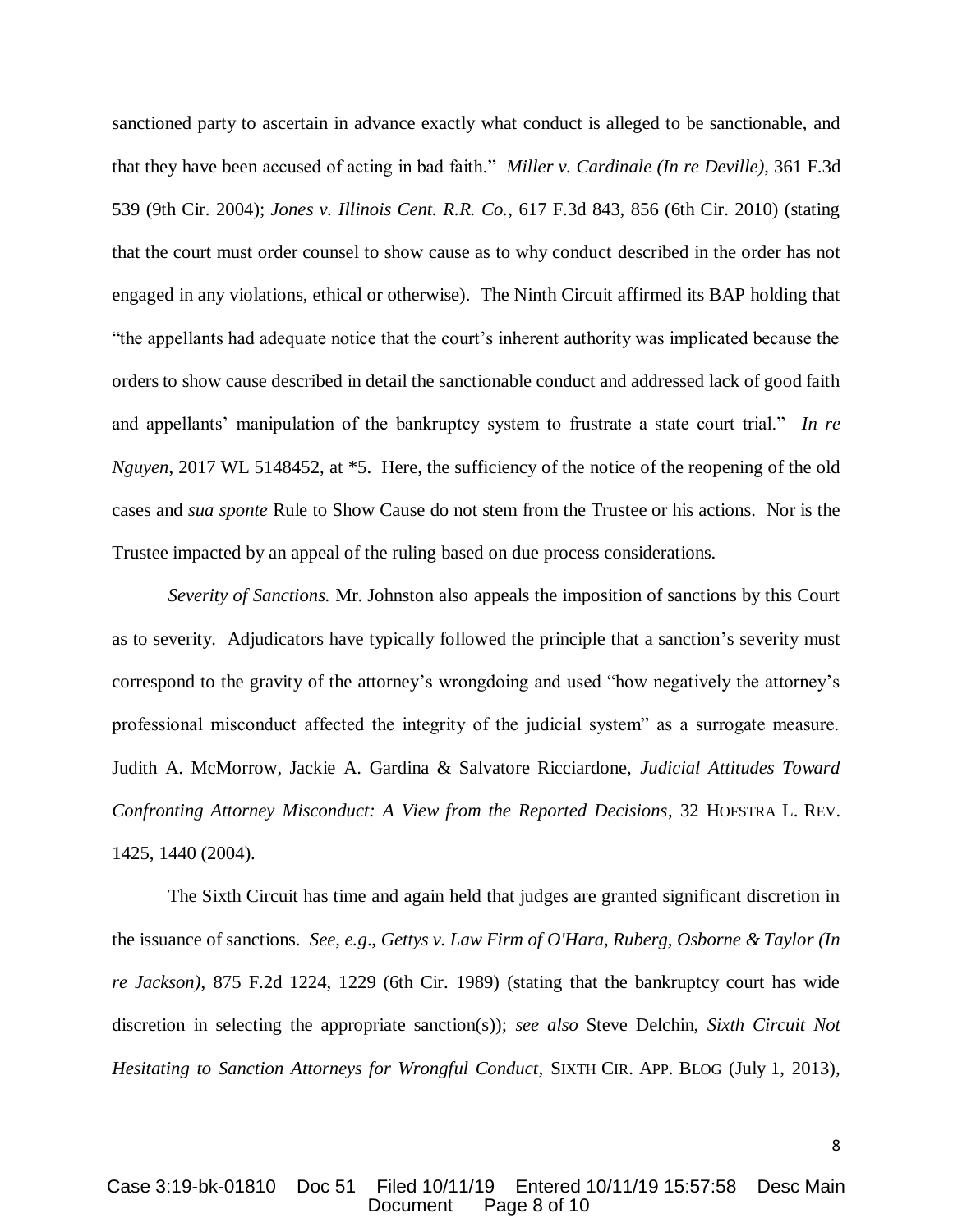https://www.sixthcircuitappellateblog.com/news-and-analysis/sixth-circuit-not-hesitating-tosanction-attorneys-for-wrongful-conduct/.

This Circuit has acknowledged two goals in issuing sanctions: deterrence and compensation. *Dean v. Lane (In re Lane)*, 604 B.R. 23, 34 (B.A.P. 6th Cir. 2019) (proffering that the primary goal is deterrence). The *Lane* court further provided that the court should impose the least severe sanction that is likely to deter. *See id*. Here, this Court, after hearing from Mr. Johnston himself regarding his actions as the attorney for a decedent as a Chapter 13 debtor, imposed sanctions with the goals of deterrence and rehabilitation. The Trustee had no part in the sanctions imposed, offered no guidance or suggestion to the Court regarding the sanctions, and did not oppose the sanctions when they were ordered. He, therefore, does not gain standing from this issue on appeal.

#### Federal Rule of Civil Procedure 60

Despite the Rule 62.1 motion's failure to assert any basis in law or fact for the relief requested, and in an abundance of caution and the interest of judicial economy, I will alternatively consider a possibility that a request for relief under Rule 60 may be contained within the Rule 62.1 motion. I will do so because the motion states that the relief requested will *result* in an order vacating the previous Order of this Court that is the subject on appeal. I reiterate, nowhere in the Rule 62.1 motion do the parties assert any other mechanism of law for relief, which is why I have had to deem this a possible Rule 60 request based solely on my alternative interpretation of the motion.

The standing issue as referenced above remains in this analysis since the Trustee is a joint movant. Even if the Trustee had standing as a movant to seek relief under Rule 60(b) to vacate the Order, none of the grounds provided in that rule are applicable. Rule  $60(b)(1)$ ,  $(2)$ ,  $(3)$ ,  $(4)$  or

### Case 3:19-bk-01810 Doc 51 Filed 10/11/19 Entered 10/11/19 15:57:58 Desc Main Page 9 of 10

9